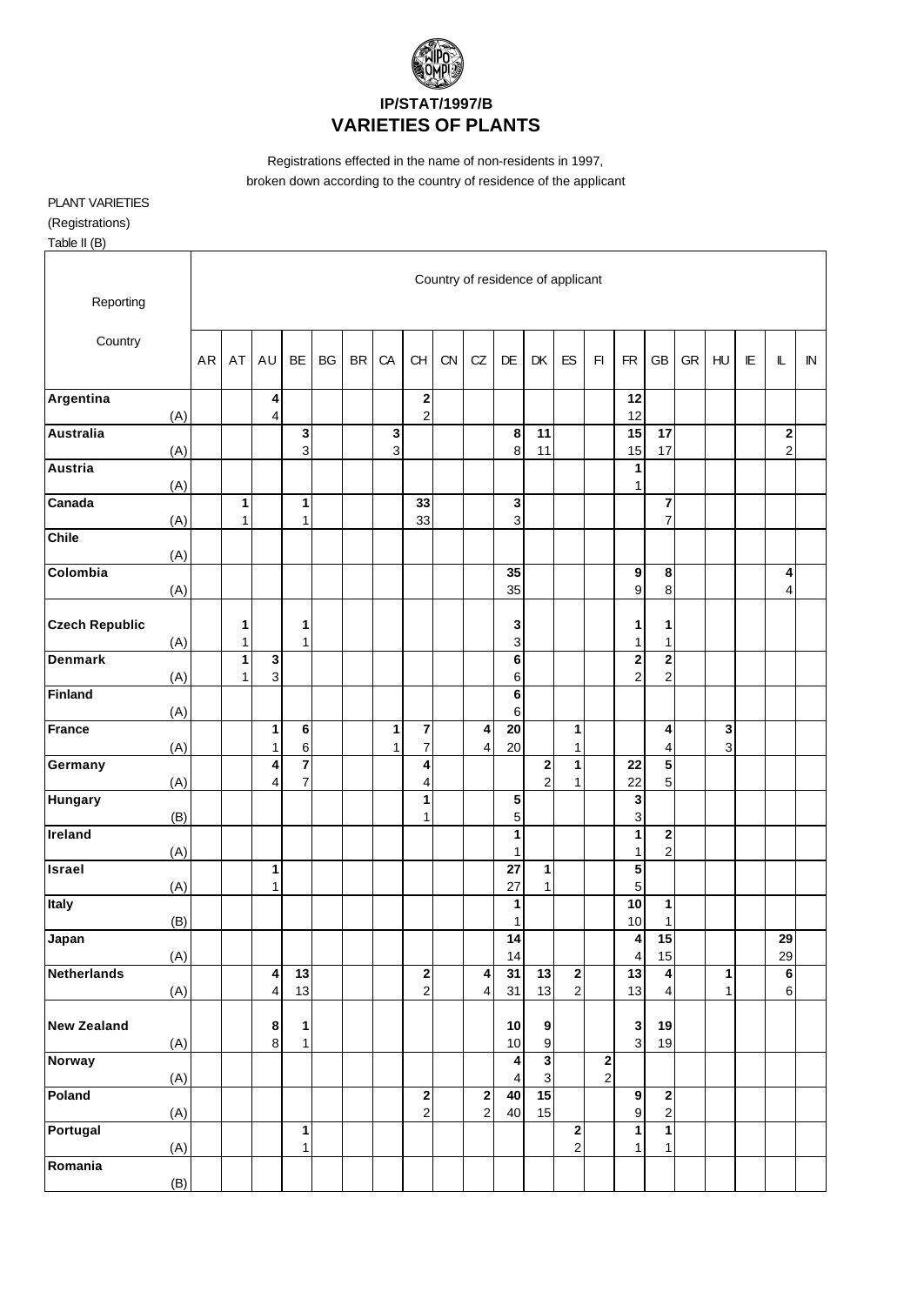

Enregistrements effectués au nom de non-résidents en 1997, répartis selon le pays de résidence du déposant

OBTENTIONS VÉGÉTALES (Enregistrements) Tableau II (B)

| Pays de résidence du déposant   |                                           |           |                        |    |                               |                                                    |           |                            |                                         |    |           |                            |                              |              |           |                                                    |                                          |                     |                           |                                |
|---------------------------------|-------------------------------------------|-----------|------------------------|----|-------------------------------|----------------------------------------------------|-----------|----------------------------|-----------------------------------------|----|-----------|----------------------------|------------------------------|--------------|-----------|----------------------------------------------------|------------------------------------------|---------------------|---------------------------|--------------------------------|
| IT                              | <b>JP</b>                                 | <b>KR</b> | $\mathsf{L}\mathsf{I}$ | LU | MX                            | NL                                                 | <b>NO</b> | NZ                         | PL                                      | PT | <b>RO</b> | <b>RU</b>                  | <b>SE</b>                    | SK           | <b>TR</b> | US                                                 | ZA                                       | Others<br>Autres    | <b>TOTAL</b>              | Pays                           |
| 1<br>1                          |                                           |           |                        |    |                               | 5<br>5                                             |           | 7<br>$\overline{7}$        |                                         |    |           |                            | 1<br>1                       |              |           | 58<br>58                                           |                                          |                     | 90<br>90                  | Argentine<br>(A)               |
| 1<br>$\mathbf{1}$               | 1<br>$\overline{1}$                       |           |                        |    | $\mathbf 2$<br>$\overline{c}$ | 22<br>22                                           |           | 30<br>30                   |                                         |    |           | $\bf{2}$<br>$\overline{c}$ |                              |              |           | 31<br>31                                           | 2<br>$\overline{a}$                      |                     | 150<br>150                | <b>Australie</b><br>(A)        |
|                                 |                                           |           |                        |    |                               |                                                    |           |                            |                                         |    |           |                            |                              |              |           |                                                    |                                          |                     | 1<br>1                    | <b>Autriche</b><br>(A)         |
|                                 |                                           |           |                        |    |                               | $\overline{\mathbf{r}}$<br>$\overline{7}$          |           |                            |                                         |    |           |                            | 1<br>1                       |              |           | 38<br>38                                           |                                          |                     | 91                        | Canada<br>91(A)                |
| 2<br>$\overline{c}$             |                                           |           |                        |    |                               | $\overline{\mathbf{c}}$<br>$\overline{c}$          |           | $\bf{2}$<br>$\overline{c}$ |                                         |    |           |                            |                              |              |           |                                                    |                                          |                     | 6<br>6                    | Chili<br>(A)                   |
| 11<br>11                        |                                           |           |                        |    |                               | 55<br>55                                           |           |                            |                                         |    |           |                            |                              |              |           | 34<br>34                                           |                                          |                     | 156<br>156(A)             | Colombie                       |
|                                 |                                           |           |                        |    |                               | 14<br>14                                           |           |                            | 1<br>1                                  |    |           |                            |                              | 1<br>1       |           |                                                    |                                          |                     | 23                        | République<br>tchèque<br>23(A) |
|                                 |                                           |           |                        |    |                               | 4<br>4                                             |           |                            |                                         |    |           |                            | $\bf{2}$<br>$\overline{c}$   |              |           |                                                    |                                          |                     | $\overline{20}$<br>20     | <b>Danemark</b><br>(A)         |
|                                 |                                           |           |                        |    |                               |                                                    |           |                            |                                         |    |           |                            | $\overline{\mathbf{3}}$<br>3 |              |           |                                                    |                                          |                     | 9                         | Finlande                       |
| 20                              | 1                                         |           |                        |    |                               | 36                                                 |           | $\bf{2}$<br>$\overline{2}$ | 4                                       |    |           |                            | 1                            |              |           | 41                                                 | 1                                        | $\mathbf{1}$        | $\frac{1}{154}$           | 9(A)<br><b>France</b>          |
| 20<br>1                         | $\mathbf{1}$                              |           |                        |    |                               | 36<br>$\overline{52}$                              |           |                            | $\overline{\mathbf{4}}$<br>$\mathbf{1}$ |    |           |                            | 1<br>$\bf 2$                 |              |           | 41<br>10                                           | 1                                        | $\mathbf{1}$        | 154(A)<br>$\frac{1}{111}$ | Allemagne                      |
| 1                               |                                           |           |                        |    |                               | 52<br>1                                            |           |                            | 1                                       |    |           |                            | $\overline{\mathbf{c}}$      |              |           | 10<br>12                                           |                                          |                     | 111(A)<br>22              | Hongrie                        |
|                                 |                                           |           |                        |    |                               | 1                                                  |           |                            |                                         |    |           |                            |                              |              |           | 12                                                 |                                          |                     | 22<br>4                   | (B)<br><b>Irlande</b>          |
| 6                               | $\bf{2}$                                  |           |                        |    |                               | 76                                                 |           |                            |                                         |    |           |                            |                              |              |           |                                                    |                                          |                     | $\overline{4}$<br>118     | (A)<br>Israël                  |
| 6                               | $\overline{c}$                            |           |                        |    |                               | 76<br>8                                            |           |                            |                                         |    |           |                            |                              |              |           | 5                                                  |                                          |                     | 118(A)<br>$\overline{25}$ | Italie                         |
| 4                               |                                           |           |                        |    |                               | 8<br>66                                            |           |                            |                                         |    |           |                            |                              |              |           | 5<br>$\overline{23}$                               |                                          | $\vert$             | 159                       | $25$ <sup>(B)</sup><br>Japon   |
| $\overline{4}$<br>$\frac{9}{9}$ | $\bf 6$                                   |           |                        |    |                               | 66                                                 |           | $\boldsymbol{2}$           | $\frac{2}{2}$                           |    |           |                            |                              | 1            |           | 23<br>26                                           |                                          | 4<br>$\overline{1}$ | 159(A)<br>$\frac{1}{140}$ | Pays-Bas                       |
|                                 | $\,6\,$                                   |           |                        |    |                               |                                                    |           | $\overline{2}$             |                                         |    |           |                            |                              | $\mathbf{1}$ |           | 26                                                 |                                          | 1                   | 140(A)                    | Nouvelle-                      |
|                                 | $\bf 6$<br>6                              |           |                        |    |                               | 9<br>9                                             |           |                            |                                         |    |           |                            | 1<br>1                       |              |           | 4<br>$\overline{4}$                                | $\begin{array}{c} \n2 \\ 2\n\end{array}$ |                     | ${\bf 72}$                | Zélande<br>72(A)               |
|                                 |                                           |           |                        |    |                               | $\mathbf{1}$<br>1                                  |           |                            |                                         |    |           |                            |                              |              |           |                                                    |                                          |                     | $\overline{10}$           | Norvège<br>10(A)               |
| 4<br>$\overline{\mathbf{4}}$    | $\overline{\mathbf{7}}$<br>$\overline{7}$ |           |                        |    |                               | 15<br>15                                           |           |                            |                                         |    |           |                            |                              |              |           |                                                    |                                          |                     | 96                        | Pologne<br>96(A)               |
|                                 |                                           |           |                        |    |                               |                                                    |           |                            |                                         |    |           |                            |                              |              |           | $\overline{\mathbf{4}}$<br>$\overline{\mathbf{4}}$ |                                          |                     | $\overline{9}$            | Portugal<br>9(A)               |
|                                 |                                           |           |                        |    |                               | $\overline{\mathbf{4}}$<br>$\overline{\mathbf{4}}$ |           |                            |                                         |    |           |                            |                              |              |           |                                                    |                                          |                     | $\blacktriangle$          | Roumanie<br>4(B)               |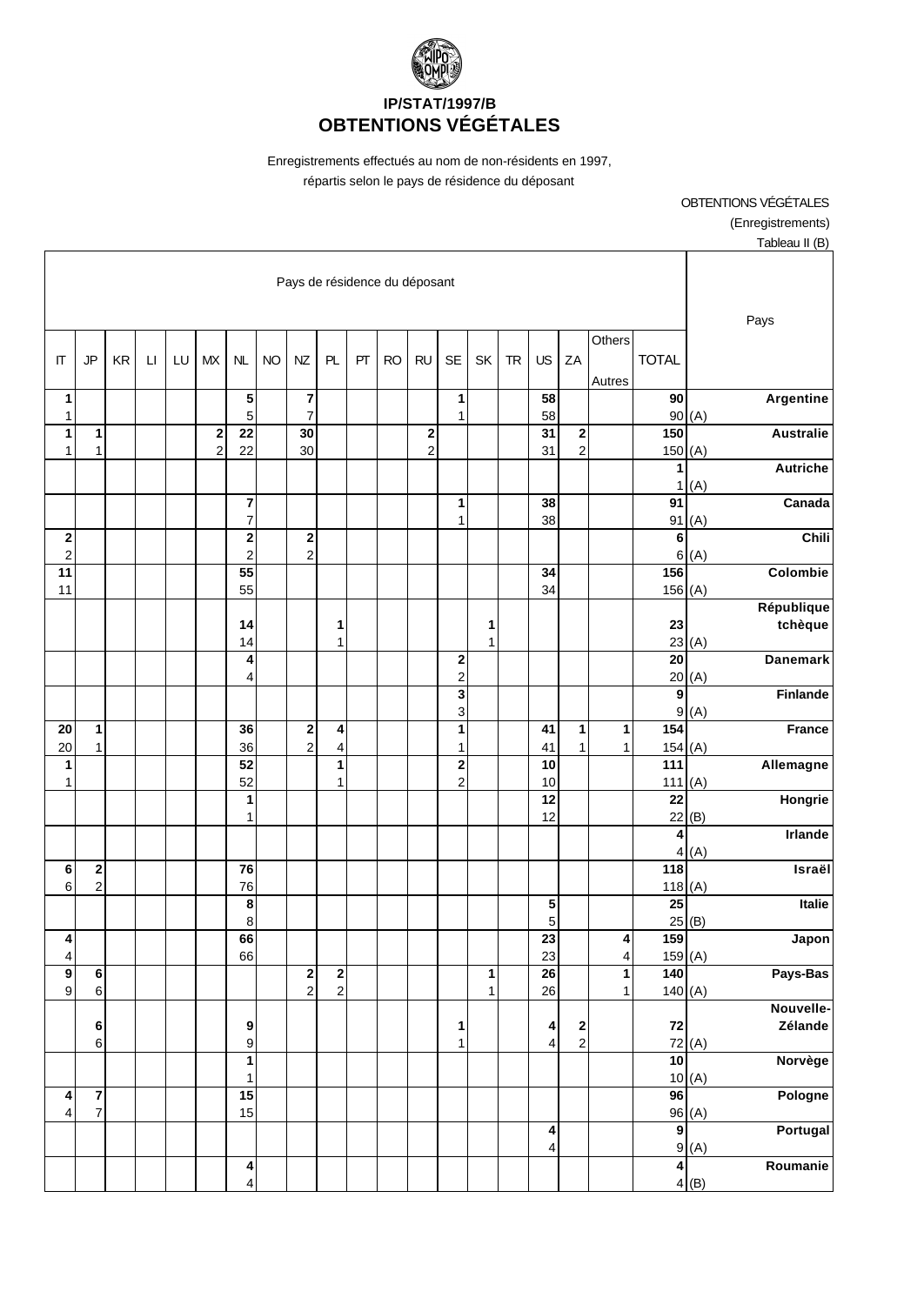

Registrations effected in the name of non-residents in 1997, broken down according to the country of residence of the applicant

## PLANT VARIETIES

(Registrations)

| Table II (B) |  |
|--------------|--|
|--------------|--|

| Reporting                                                 |     | Country of residence of applicant |                               |    |                  |    |           |        |           |    |    |           |                  |                |    |           |             |    |        |                               |   |    |
|-----------------------------------------------------------|-----|-----------------------------------|-------------------------------|----|------------------|----|-----------|--------|-----------|----|----|-----------|------------------|----------------|----|-----------|-------------|----|--------|-------------------------------|---|----|
|                                                           |     |                                   |                               |    |                  |    |           |        |           |    |    |           |                  |                |    |           |             |    |        |                               |   |    |
| Country                                                   |     |                                   | AT                            |    |                  |    |           |        |           |    | CZ | <b>DE</b> |                  | <b>ES</b>      | F1 | <b>FR</b> |             |    |        | IE                            |   | IN |
|                                                           |     | AR                                |                               | AU | BE               | BG | <b>BR</b> | CA     | <b>CH</b> | CN |    |           | DK               |                |    |           | GB          | GR | HU     |                               | L |    |
| <b>South Africa</b>                                       |     |                                   |                               | 13 |                  |    |           |        |           |    |    | 38        | 6                |                |    | 21        | 1           | 1  |        |                               | 3 |    |
|                                                           | (A) |                                   |                               | 13 |                  |    |           |        |           |    |    | 38        | 6                |                |    | 21        | 1           | 1  |        |                               | 3 |    |
| <b>Sweden</b>                                             | (A) |                                   |                               |    |                  |    |           |        |           |    |    | 6<br>6    | 1<br>1           |                |    |           |             |    |        |                               |   |    |
| Switzerland                                               | (A) |                                   | $\mathbf 2$<br>$\overline{2}$ |    | 1                |    |           | 3<br>3 |           |    |    | 25<br>25  |                  |                |    | 10<br>10  | $\bf8$<br>8 |    |        |                               |   |    |
| <b>United Kingdom</b>                                     | (A) |                                   |                               |    | $\mathbf 2$<br>2 |    |           | 1      | 1<br>1    |    |    | 11<br>11  | 6<br>6           |                |    | 19<br>19  |             |    |        | $\mathbf 2$<br>$\overline{2}$ |   |    |
| <b>United States of</b>                                   |     |                                   |                               |    |                  |    |           |        |           |    |    |           |                  |                |    |           |             |    |        |                               |   |    |
| America                                                   |     | 1                                 |                               | 14 | 4                |    |           | 15     |           |    |    | 35        | $\boldsymbol{9}$ | 2              |    | 28        | 30          |    |        |                               |   |    |
|                                                           | (A) |                                   |                               |    |                  |    |           |        |           |    |    | 1         | 9                | $\overline{2}$ |    | 1<br>27   | 8           |    |        |                               |   |    |
|                                                           | (B) | $\mathbf{1}$<br>1                 |                               | 14 | 4                |    |           | 15     |           |    |    | 34        |                  |                |    |           | 22          |    |        |                               |   |    |
| <b>Uruguay</b>                                            | (A) | 1                                 |                               |    |                  |    |           |        |           |    |    |           |                  |                |    |           |             |    |        |                               |   |    |
| <b>Community</b><br><b>Plant Variety</b><br><b>Office</b> | (A) |                                   |                               |    |                  |    |           |        | 9<br>9    |    | 1  |           |                  |                |    |           |             |    | 3<br>3 |                               |   |    |